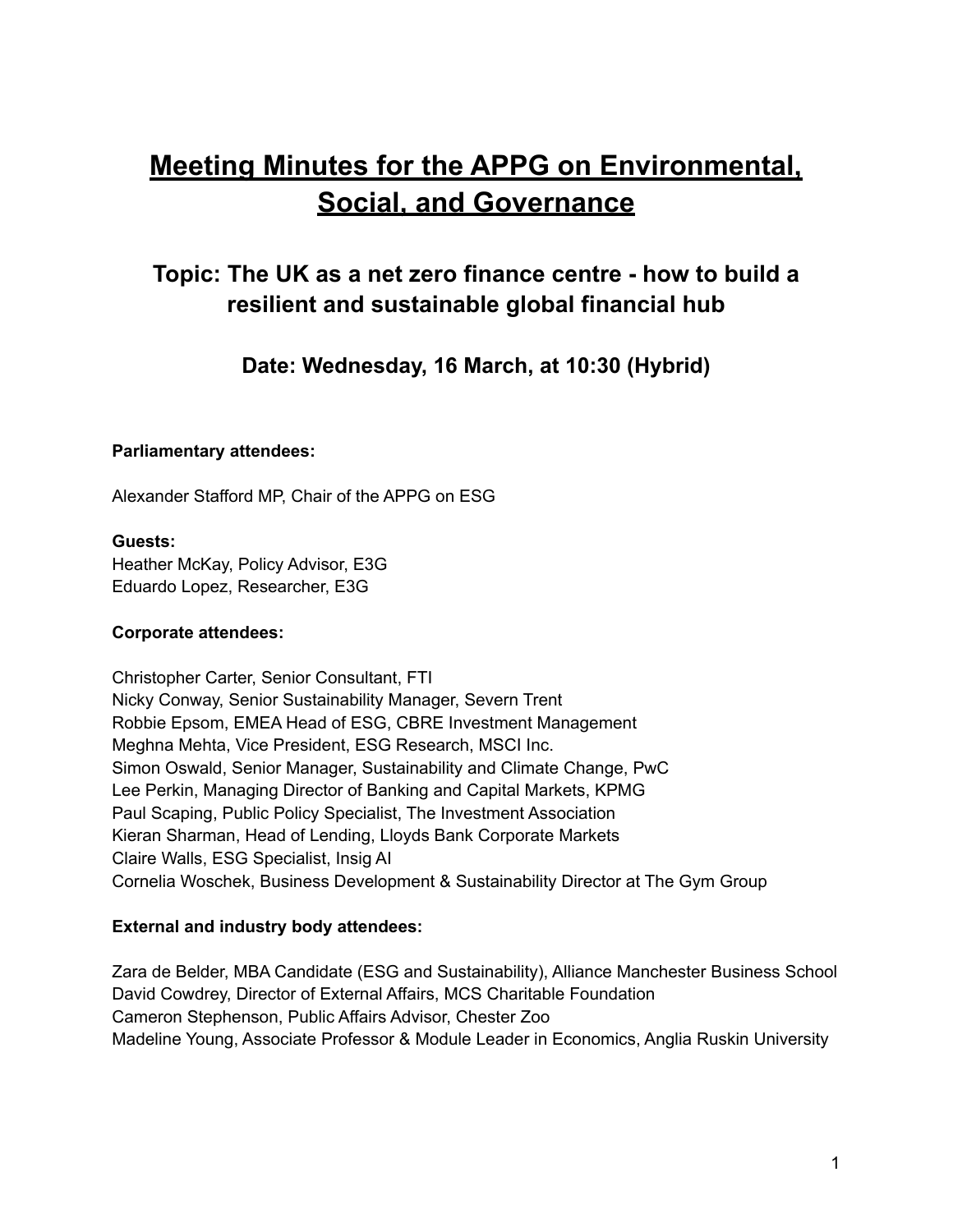#### **The meeting starts at 10:30 am.**

AS: Good morning, I hope you are all well. This session is on Net Zero Finance Centres and how to build a resilient and sustainable global financial hub. Heather McKay is Sustainable Finance Policy Advisor at E3G and will be delivering a presentation on the subject.

E3G is deeply involved in the Government's net-zero ambitions, including the creation of a Net Zero Financial Centre announced by the Chancellor at COP26. It is also the co-secretariat of the Transition Plan Taskforce and sits on the Treasury's 'Green Tech Advisory Group' (GTAG) an instrument to push the UK as a green tech thought leader.

It is appropriate that the APPG addresses what many businesses see as a new frontier in ESG namely net zero. Members of this APPG are aware of a green taxonomy and the murky waters of green requirements on what counts as sustainable activity and what does not. There are many opportunities for greenwashing, and Heather shall address these. Once the E in ESG is anchored by an exhaustive green taxonomy, debates over greenwashing will be framed through scientific fact. I am also looking forward to the discussion on climate resilience in the City of London and mandatory regional transition plans that focus on the G and the need to integrate net zero goals into corporate structures.

In its initial phase, mandatory net zero transition plans will be limited to large financial service firms and FTSE 100 listed companies, so it is important to consider how to incorporate smaller businesses - how quickly should this happen? Should we prioritise a voluntary or sector-based approach? These are just some of the questions we could start asking. So on that note, I hand over to Heather for her presentation.

## **Presentation begins:**

My name is Heather McKay and I lead E3G's programme of sustainable finance work. I am really pleased to be here today as this will be an important discussion. Given the public crises occurring across the world, it is important we implement a sustainable energy plan.

I think it is important to remember the S in ESG - levelling up is a critical priority of the Government and net zero isn't a way of stimying that, but about building economic productivity, saving people money, and creating good jobs. The S is engrained in E3G's thinking on green finance.

E3G is a climate policy think tank that works across Europe, America and Asia. We are all about getting the best policy and regulation from the Government and ensuring the right people are giving their ideas to help formulate both.

The amount of progressive regulation coming from the Government has been comparable to whiplash. The landscape is competitive and we are seeing the UK, US and EU compete for the position of green finance leader - and the UK is in a good place to claim that title. From 2019,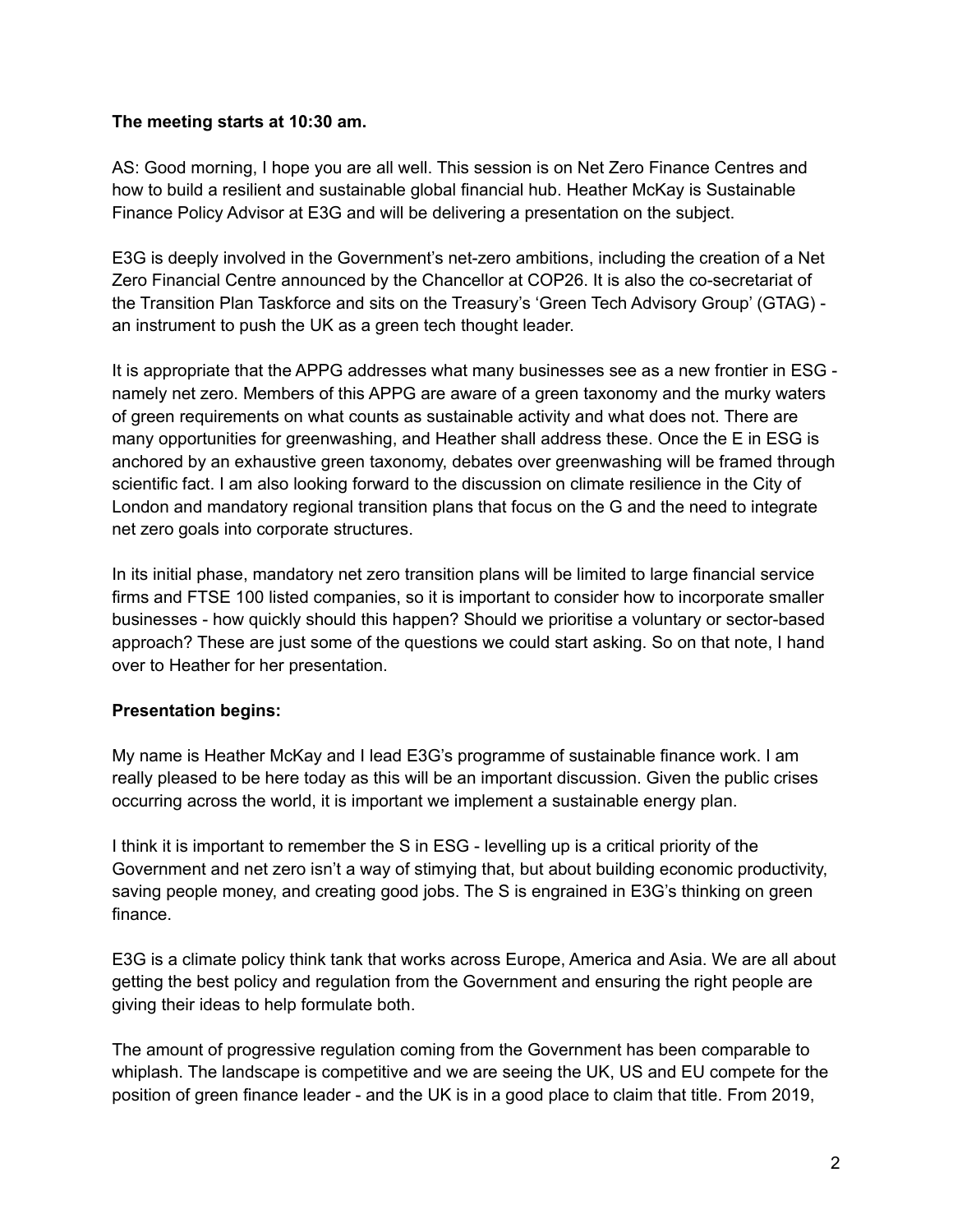the UK went from having mandatory TCFDs, to hosting COP26, establishing the framework of a green taxonomy, creating a National Infrastructure Bank with a net zero and levelling up mandate, publishing a net zero strategy, and planning the transition of the financial sector to a net zero, green future. All these culminated in the Chancellor's announcement of a Net Zero Finance Centre and mandatory transition plans for all listed companies across the UK. It is important to remember that we still have a way to go. Net zero is integral in how we build a sustainable UK economy.

Another thing to remember is that it isn't just pushing companies to go further and faster, but setting out exactly how public policy and investment will support the creation of new markets across the UK and helping companies get to net zero. The Government will need to work hand in hand with the private sector to truly maximise the possible opportunities out there.

I also think that given the Ukraine crisis, the resilience of the UK's financial sector has never been more important. The crisis has shown us the tangible risks of foreign fossil fuel reliance, but also the risks of corruption and a poorly regulated financial sector in taking strong positions on foreign crises. It is therefore key that we view this conversation from this standpoint. The recent Credit Suisse leak shows it is important to think about the opportunities the UK has to move further and faster to situate itself as a high-quality, well-regulated place to do business.

So what is a Net Zero Finance Centre? It is a real opportunity to position London as a place to do sustainable, well-regulated, green business. As a leading financial service hub, London should reflect these ideals.

I would first like to clarify some terminology. The Net Zero Financial Centre essentially refers to private sector financial reform, however, this is underpinned by a Government announcement to create a Net Zero Financial *System*. For us, this goes beyond private sector reform and looks at how public finance and policy can support the private sector. The Green Finance Strategy (which we are expecting by the end of 2022), is going to be the place where these concepts land, and E3G is actively working on this.

E3G, alongside the Grantham Institute and Carbon Tracker, have produced a report to just dissect what such a transition would look like across various financial sub-sectors in the UK. We aren't expecting an overnight transition, but creating a managed, transparent transition from unsustainable to sustainable. Different sectors will move at different paces. E3G is also working on another briefing (for publication at the end of the month), which aims to unpick what the Net Zero Finance Centre will look like and the policies relating to it.

We must remember that there is significant opportunity and advantage from the UK moving first on this. The City of London is one of the world's largest financial centres and we have a lot of soft power through that. We also have significant interest from financial institutions in transitioning to net zero. The Glasgow Financial Alliance for Net Zero (GFANZ) came out at COP26 and said that over £130tn in AUM (assets under management) have been committed to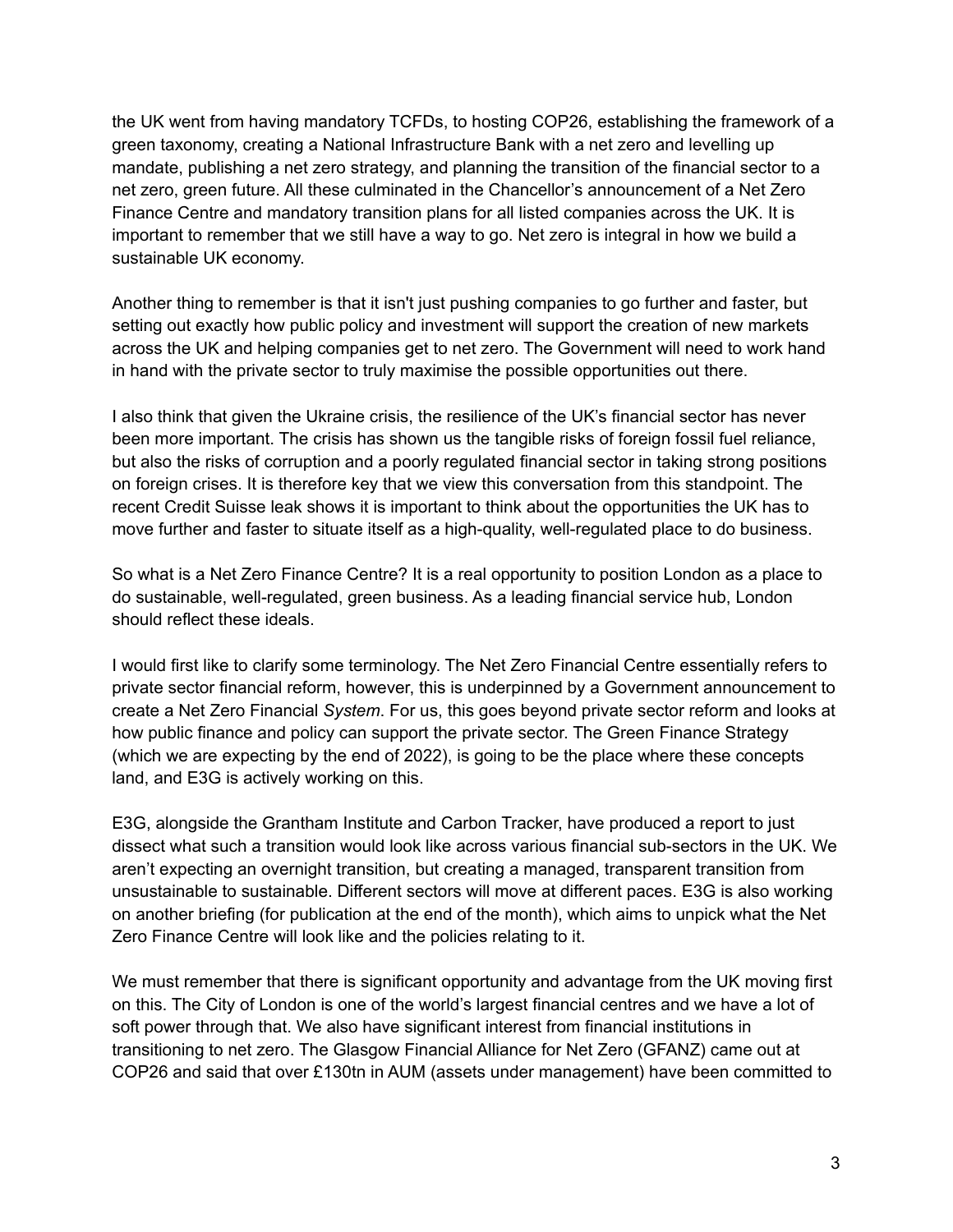net zero requirements under their initiative. That's about 40% of global assets - there is significant appetite for the financial sector to be involved in the transition.

The UK has an abundance of opportunities to harness, but the UK's population is suffering from poor energy sector planning and poor investment in the sector too, with few incentives to support public and private plans to green the sector. E3G released a report that showed that investment in energy efficiency could save the poorest households up to £500 a year on their energy bills. It is a shame we haven't moved quicker on this. When we talk about finance, it isn't just GDP or the stock market, but also incomes for individual households across the country. Having a holistic plan can reduce the risk of stranded assets, lower energy costs, and can have other environmental benefits too. Institutions like Make My Money Matter are working on interesting projects such as TNFD to reduce deforestation risk from investment portfolios, and increase investment transparency to help investors understand what they are investing in.

Nature and adaptation really is the proplasm to mitigation when we talk about climate change. But the UK has made a number of commitments on a resilience front. It is one of the most critical sectors in the UK that requires investment and protection. The Net Zero Finance Centre can not only tackle reducing emissions, but also support positive outcomes such as biodiversity. However, one problem for investors, MPs, and voters is picking out the priority policies to implement this plan. There are two:

- 1) Providing clear definitions on what we mean by 'sustainable activities'.
- 2) Encouraging action, such as transition plans and the green taxonomy.

The taxonomy is something many don't want to know about. Science-based definitions are going to be crucial in maintaining integrity and trust across the market. The UN Secretary General cautioned that ambitious commitments from national actors in the private sector (the GFANZ), have also been accompanied by a deficit of credibility - there is a lack of trust between investors and consumers, and those who are making net zero commitments. This needs addressing. We need trust to move quickly.

What is the UK doing about this? It laid the foundations for a green taxonomy in 2020, and created the Green Technical Advisory Group (GTAG) that E3G sits on. The EU is also creating a taxonomy, and frankly, there are over 25 being created internationally, so there is an issue with interoperability and coherency. However, the EU was seen as the basis for many of these taxonomies. Yet, due to significant lobbying in the EU, in their second delegated act they included nuclear and gas as green sustainable activities. This is problematic as the taxonomy isn't meant to be a policy instrument allowing and denying certain things. It is more a dictionary over what science determines to be green activities and non-sustainable activities. The EU really set off a cascade of poor and weakened definitions of green economic activities.

The UK has an incredible opportunity to move first to build a gold standard over what 'green' and 'sustainable' mean. The UK can play a role in setting clear standards domestically and internationally. Again, we must remember that the situation in Ukraine is putting pressure on governments, to consider energy security and market pricing due to policies like this. E3G will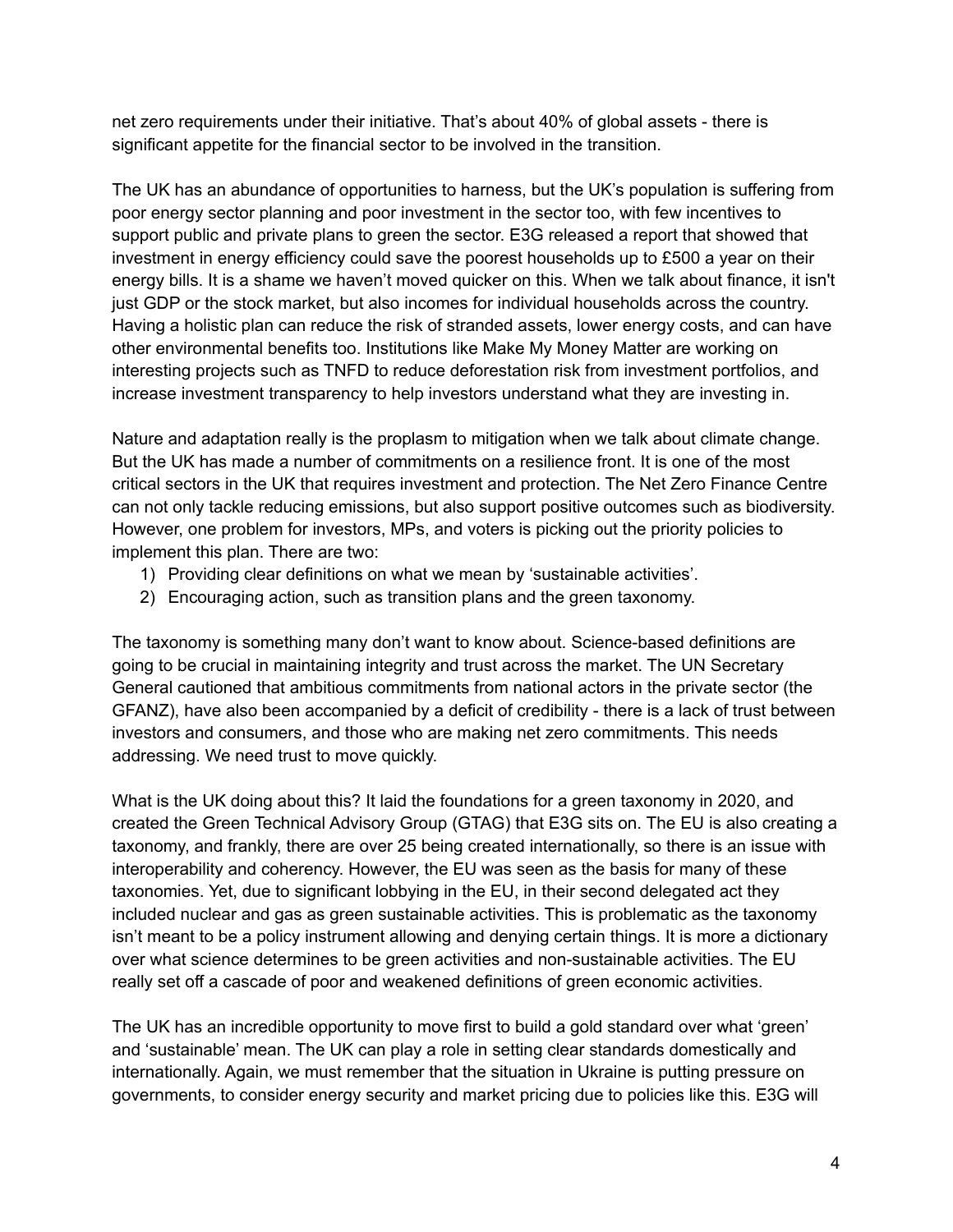work closely with GTAG and energy partners to ensure the Government remembers the purpose of the green taxonomy tool - to provide clarity to the market on investment products.

Another policy that is important is the Transition Plan. This moves us beyond assessing risk and transparency, to encouraging corporations to transition towards net zero. It should include internal milestones, actionable steps, and a solid commitment. In the UK, the Chancellor announced mandatory requirements from 2023 to public transition plans. This is part of a broader push in the UK to hone down the requirements companies are being asked for under one framework - the Sustainability Disclosure Requirements Framework. This will include a number of sections and will tackle reporting fatigue and support companies of all sizes to become more energy efficient.

To support this, E3G recommends that the Transitions Plan Taskforce produces world-leading guidance on what 'good' looks like to help companies transition. This should also be extended to all large UK companies - how can the biggest investors 'green' their portfolios, when we aren't supporting companies on the other side of the equation 'green' themselves?

The ISSB is reporting guidance on climate standard reporting, the GFANZ is reporting guidance for financial institutions on transition plans, and also the EU has produced a draft (Corporate Governance Directive) which is putting some pressure on the UK to produce one too. They have put a requirement on all large companies across the EU to publish transition plans that are aligned to the Paris Climate Agreement. The UK is under time pressure to deliver this, so we cannot be complacent.

Finally, I want to stress that finance really is the bridge between our ideals and delivery is crucial. We are not close to meeting our net zero targets. This will weaken trust between companies and governments and the drive towards sustainability will be complicated. It will create business risks too. Meeting net zero isn't about penalising or punishing people, it is about creating an environment in which as many of us can prosper. As long as we have the opportunities in mind, that will support the UK and the world in getting us to net zero.

Thank you for listening, and I am happy to field questions

## **Discussion begins:**

Question: What does the group think a green taxonomy should and shouldn't include? Looking at Europe and the 25 other taxonomies, can we say the UK is leading the way, and which ones can the UK learn from?

HM: It's a shame the EU watered down the taxonomy they drafted. There is a recognition that the bloc hasn't gone far enough or have been ambitious enough. The EU tends to be progressive on regulation, but broadly they really have done well on corporate financial disclosure requirements and climate requirements. It's interesting to note the context in which the EU operates within, as they need to obtain approval from all member states, they are also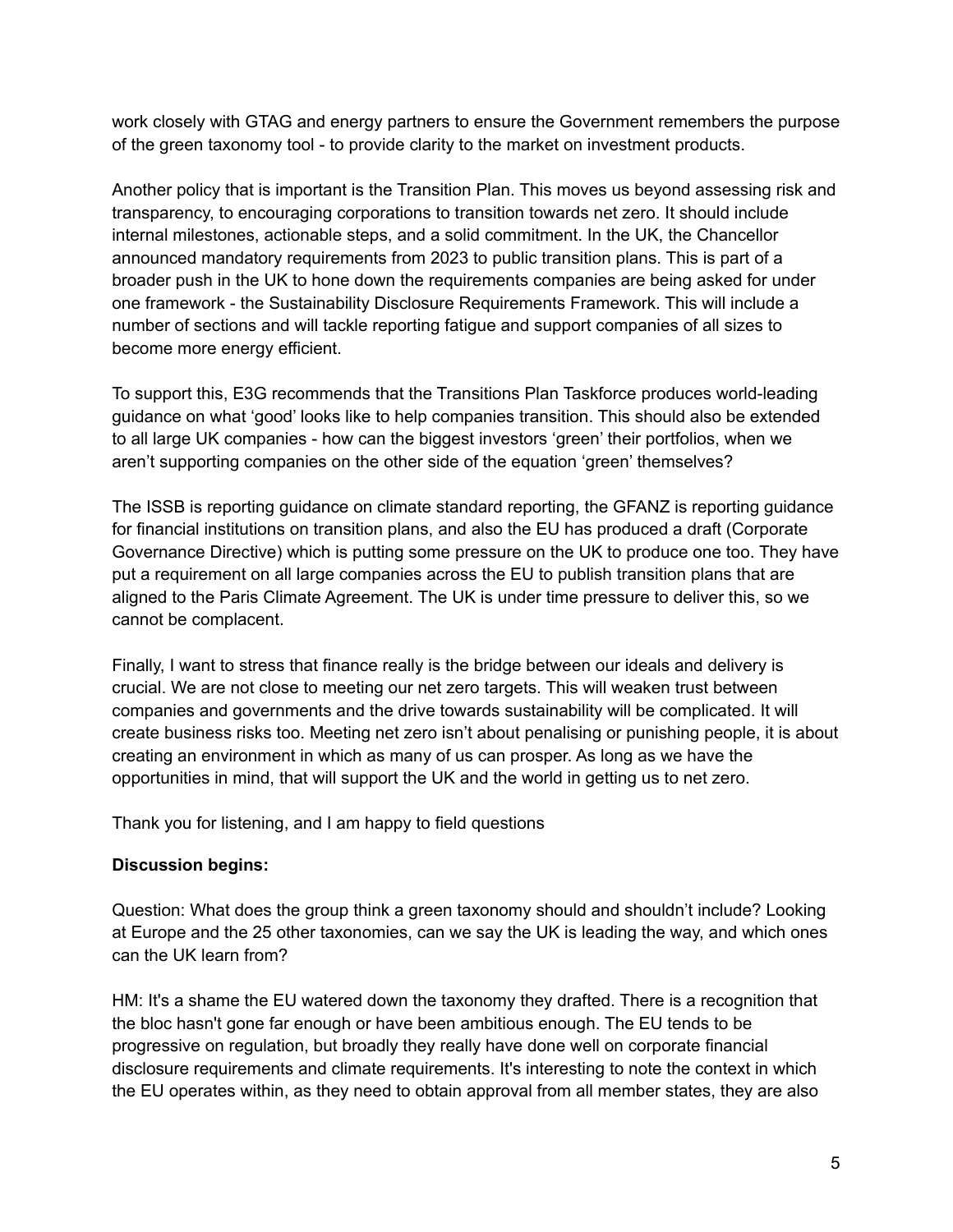committed to the 'just transition', and to social aspects - I think the UK could consider this more often. Other pieces of international guidance that are strong include both the Science-Based Target Initiative and the CDP.

Question: It's great to be the world's first Net Zero Financial Centre, but others need to follow in order for that to be meaningful. I'm particularly interested in the GFANZ's work around transition plans, so how do we make sure the UK leads in what it brings forward to the UK Government whilst GFANZ stakes its claim?

HM: The Transition Plan Taskforce has committed to making sure it has the right connections to international institutions and the domestic task forces. This is supported both by the commitment, and that a number of the Taskforce members sit on GFANZ and similar groups. What I would like to see is GFANZ set a minimum standard of establishing what we can expect and perhaps for UK tax enforcement to align with this. Other important things are the ISSB institutions and making sure each of the standard-setting bodies are in contact and up to speed with what the others are doing. To achieve this, it's about keeping up pressure on these alliances and institutions and emphasising the need for coherence.

Question: If you make London's financial centre net zero, there are many players who aren't from the UK who may not adhere to the regulations - how can this be enforced? Also, there is a massive challenge finding accurate data, especially across emerging markets. How can we assure the data we receive is correct?

HM: This is a Transition Plan, and we are asking companies to set out transition plans to cover their entire operations. These plans will acknowledge whether the transition will be difficult, and the guidance will provide leeway for adaptation to the transition. On the data point, the FCA is doing a lot of interesting work on setting up plug and play regulation and providing clarity to the market through technology mechanisms. We don't have enough time to wait for TCFD to be perfectly designed and rolled out, so we need to start moving and encouraging action. There is a lot of data out there, but how it is packaged can be something for regulators to monitor. Also, one thing that can support companies in feeling more confident is a commitment to transparent reporting and learning as a principle built into the system - a recognition that this is a learning process in which mistakes will be made and learnt from.

Contribution: It's one thing to have a taxonomy that claims to adhere to the Paris Climate Agreement, but how can you get assets that can actually do the same?

HM: A taxonomy is just a dictionary. The trick to implementation is integrating the taxonomy in different policy requirements. So UK politics must underpin all the upcoming financial regulations. When thinking about green financial regulations, the taxonomy is our reference point. It's also not about asking the private sector to do everything, but forcing the Government to put its money where its mouth is, and so a taxonomy should assess public and private sector financing to set an example of the Government's commitment to transition. The EU has done this, so if the taxonomy is to be integrated it cannot just be within the private sector.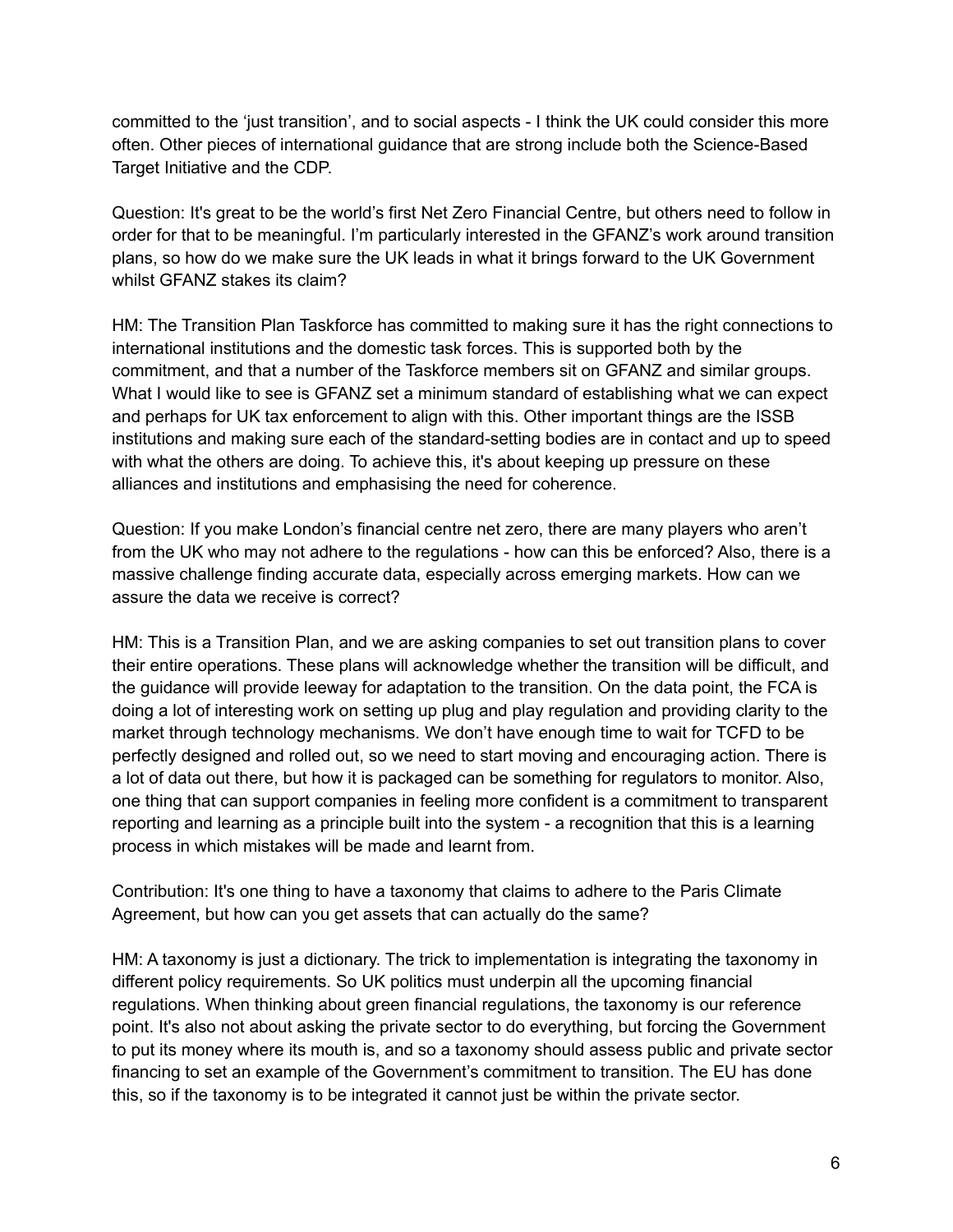Contribution: There are three assumptions that should be tested and retested:

- 1) Greenwashing: In the real world, there is more 'mudwashing' than greenwashing and many ESG providers focus on the bad companies and deter investment in those rather than what the good companies are doing. There needs to be some measures that these companies aren't improperly discarded from the market.
- 2) Geographical focus: Significant proportions of the world's capital flows through British territories such as the Cayman Islands - this presents huge opportunities for the UK, as immediately we have extraterritorial impact. If assets are housed in these territories or countries, then it is important to get the legislation passed.
- 3) Taxonomy: It's good to be aspirational, but in the markets there will never be a race to the top. If you pitch it too high then businesses will be steered away.

HM: One important thing is actually showcasing examples of good private sector practice. I have assurances that this can be done, but businesses want proof it won't.

Question: If the UK is a world leader in financial services, but one thing we have a challenge with are goods in terms of negative externalities, the production and manufacturing in the global supply chain and the negative external impacts that feed into the financing of the production of goods and services and our consumption. How are we addressing these negative externalities that we are potentially imposing on other countries that consume many goods? How is this factored into net zero?

HM: That's a Scope 1-2-3 emissions debate, Scope 3 should be considered within all transition plans as we will never tackle the larger problem unless we understand it. One other interesting angle is on nature - we are building our understanding of carbon intensity and impact on Scope 1-2-3 levels, but we still aren't there - hence why we still see environmental destruction by companies that are working towards net zero. Making TNFD as much of a household name as TCFD in financial institutions is important, and ensuring that when we establish guidance on transition plans, nature is considered. Finally, the taxonomy covers six environmental dimensions: Mitigation and circular economy are two of them. So when we set company and economic activities according to the taxonomy we fully assess the other impacts.

Question: The lack of net zero consistency has been a nightmare recently, so seeing the SDR and GFANZ tackle this is good. Corporations can transcend politics. It isn't clear whether Net Zero Transition Plans include climate resilience or adaptation. Should we move towards Climate Action Plans? Secondly, on data I'd agree, but would challenge how the UK can lead on this as access to accurate data is tough - can the UK be the first country in the world to make it a legal requirement to share utility data across your value chain? Thirdly, when we regulate companies we miss financial organisations as they create legal entities that sit on funds, so how can we regulate them effectively? Finally, how do we encourage organisations to be part of the transition and not to just dump assets?